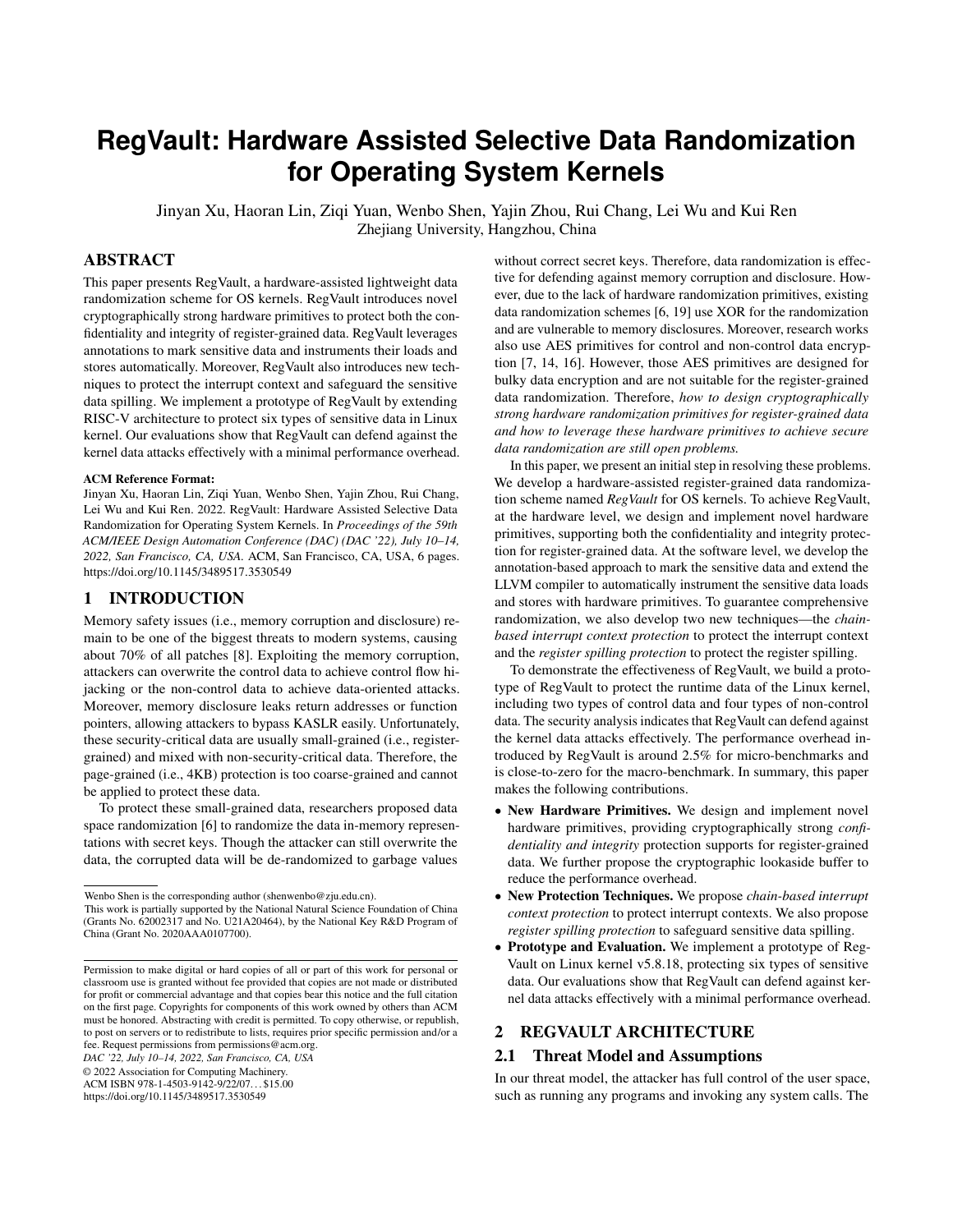

Figure 1: Overview of RegVault.

Table 1: RegVault cryptographic primitives.

| Name                              | <b>Mnemonic</b>           |
|-----------------------------------|---------------------------|
| context-aware<br>register encrypt | cre[x]k rd, rs[e:s], rt   |
| context-aware<br>register decrypt | crd[x]k rd, rs, rt, [e:s] |

attacker can also exploit kernel vulnerabilities to achieve arbitrary kernel memory read capability. Moreover, the attacker can overwrite or substitute any randomized data in kernel memory. However, the attacker cannot read or write the registers directly by using laser fault injections. We assume the kernel code is properly protected so that the attacker cannot corrupt existing code or inject new kernel code. Moreover, side-channel attacks are out of scope of this paper.

## 2.2 RegVault Overview

RegVault is a hardware-assisted selective data randomization architecture for operating system kernels. The basic idea of RegVault is to encrypt the annotated data in the memory and decrypt these data in registers. As shown in Figure 1, RegVault consists of the hardware and the software supports. For the hardware, RegVault extends 64-bit RISC-V core to implement lightweight cryptographic primitives, which are used to encrypt and decrypt the selected data to achieve selective data confidentiality and integrity protection (§2.3). For the software, RegVault leverages annotations and extends the compiler to instrument hardware primitives automatically (§2.4). To demonstrate the effectiveness, we apply RegVault to protect sensitive data in Linux kernel, which is discussed in §3.

## 2.3 Hardware Support

*2.3.1 RegVault Cryptographic Primitives.* Integrity enforcement based on traditional block ciphers is vulnerable to substitution attacks, i.e., swapping two encrypted values to bypass integrity check. Therefore, to provide strong integrity guarantee, RegVault chooses to use the tweakable block cipher QARMA [1] as the underlying cryptographic algorithm. QARMA takes 3 inputs: a 128-bit key, a 64-bit tweak and a 64-bit plaintext to produce a single 64-bit ciphertext. By changing the tweak, tweakable block ciphers can produce different ciphertexts even with the same key and plaintext. With the tweak as an extra input, RegVault is able to defeat substitution attacks against sensitive data by combining additional information (such as the storage address of the data) into the randomization.

RegVault extends the RISC-V instruction set to provide lightweight and fine-grained cryptographic primitives, as listed in Table 1. The extended instructions are termed as context-aware cryptographic instructions, as the tweak can be contextual information.

- cre[x]k rd, rs[e:s], rt is the encryption instruction. It selects bytes within range [e:s] (i.e., s-th to e-th bytes) from source register  $rs$ , encrypts them with the tweak in register  $rt$ and the key in key register x, and puts the ciphertext in destination register  $rd.$  Note that the bytes other than  $[e:s]$  are set to zero before encryption for integrity checking purpose.
- crd[x]k rd, rs, rt, [e:s] is the decryption instruction. It decrypts the value in  $rs$  with given tweak in  $rt$  and key x, and puts the plaintext in rd. Moreover, it checks whether the bytes other than  $[e:s]$  in plaintext remain zero. If not, the integrity check fails and an exception is raised.

Dedicated for kernel data randomization, these instructions are not executable in the user mode.

RegVault provides dedicated key registers (a master key m and 7 general keys a-g) by extending the CSRs. User space programs have no access to any key registers. Operating system kernels can write general key registers, but are not allowed to read them. Furthermore, even the kernels are prohibited to read or write the master key. Therefore, the master key can be used to encrypt other general keys saved in the memory.

Leveraging the range selection field  $[e:s]$ , these primitives provide flexible confidentiality and integrity protection. We choose three typical scenarios to demonstrate how to use these primitives to safeguard sensitive data, as shown in Figure 2.

- Pointer. RegVault encrypts and decrypts all bytes (i.e., with range [7:0]) in the pointers directly (Figure 2a). Therefore, any corrupted pointers in memory are decrypted into garbage values, pointing to illegal addresses. RegVault also uses this way to protect 64-bit data that do not require integrity protection.
- 32-bit data. RegVault extends the 32-bit data to 64-bit and fills 0 to the upper 32-bit. To achieve this, the encryption sets the range as  $[3:0]$  (Figure 2b Line 2). In the decryption, the upper 32-bit is used for the integrity check (Line 6). Therefore, RegVault protects both confidentiality and integrity for 32-bit data.
- 64-bit data. RegVault splits 64-bit data as two 32-bit data, encrypts and decrypts the low 4 bytes and high 4 bytes respectively (Figure 2c). After the decryption and integrity check, RegVault applies or operation to assemble the original 64-bit data (Line 11). In this way, RegVault protects both the confidentiality and integrity for 64-bit data.

*2.3.2 RegVault Crypto-Engine.* To support the cryptographic primitives, RegVault implements a crypto-engine in the RISC-V pipeline. Before executing a cryptographic instruction, the engine first checks its executability according to current privilege level. For the encryption instruction, the engine first constructs the plaintext according to the source register and the selected range, and then performs the cryptographic operation. For the decryption instruction, the engine first decrypts the value in the source register, and then checks whether the bytes outside the selected range are zero. A failed integrity check raises an exception.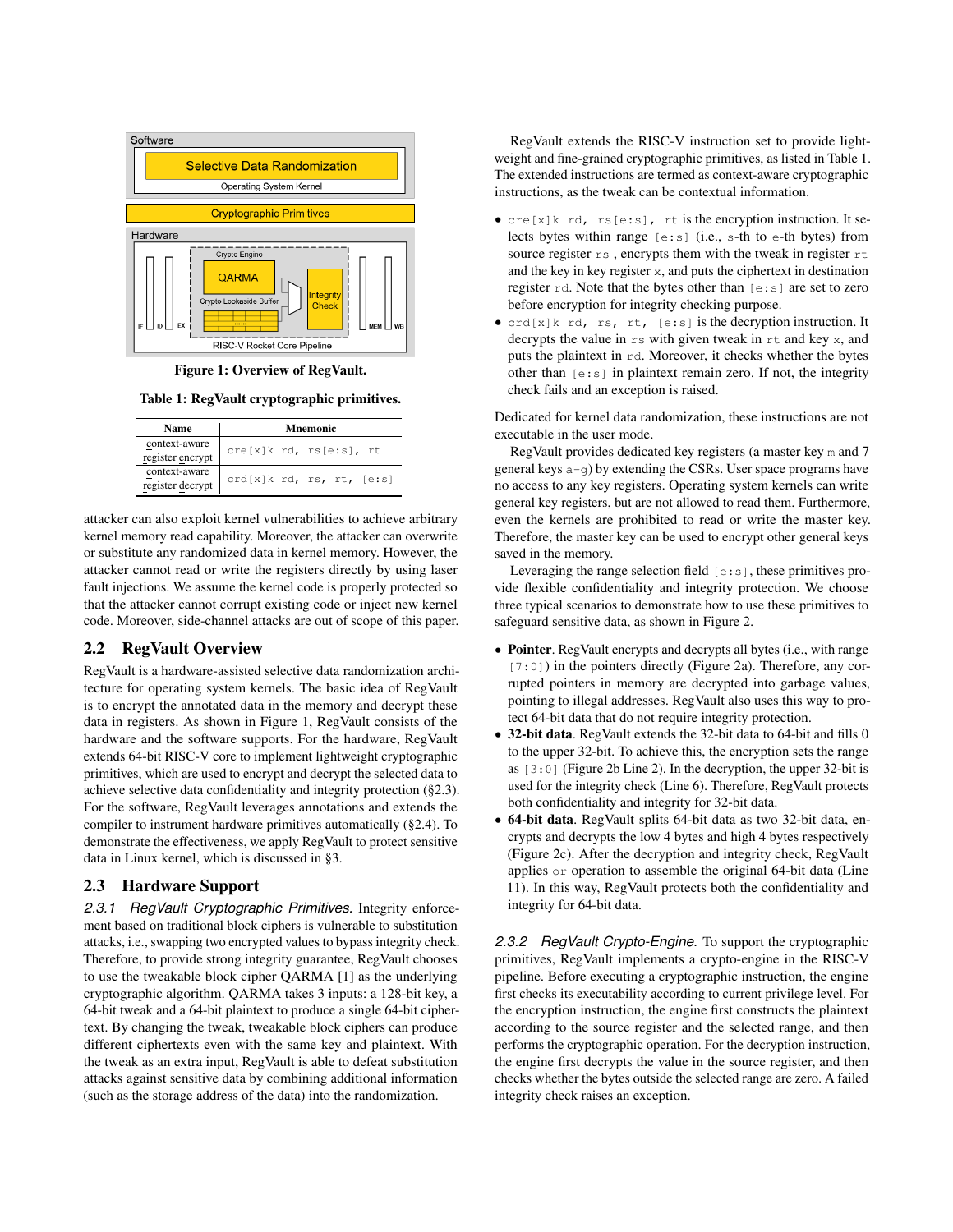| $1$ # encrypt and store a pointer (in a0)                    |                                |  |                                                                                                                    |  |  |  |  |
|--------------------------------------------------------------|--------------------------------|--|--------------------------------------------------------------------------------------------------------------------|--|--|--|--|
| 2 creak a0, a0[7:0], t1 ; encrypt pointer a0 using key reg a |                                |  |                                                                                                                    |  |  |  |  |
|                                                              |                                |  | 3 sd a0, 0(s0) ; store the encrypted pointer                                                                       |  |  |  |  |
|                                                              | 4 # load and decrypt a pointer |  |                                                                                                                    |  |  |  |  |
|                                                              |                                |  | 5 ld a0, 0(s0) ; load an encrypted pointer                                                                         |  |  |  |  |
| 6 $crdak$ a0, a0, t1, [7:0] ; decrypt the pointer            |                                |  |                                                                                                                    |  |  |  |  |
|                                                              |                                |  |                                                                                                                    |  |  |  |  |
|                                                              |                                |  |                                                                                                                    |  |  |  |  |
|                                                              |                                |  | (a) Pointer randomization.                                                                                         |  |  |  |  |
|                                                              |                                |  |                                                                                                                    |  |  |  |  |
|                                                              |                                |  |                                                                                                                    |  |  |  |  |
|                                                              |                                |  |                                                                                                                    |  |  |  |  |
|                                                              |                                |  | $1$ # encrypt and store 32-bit data (in the low 4-byte of a0)<br>2 creak a0, a0[3:0], t1 ; encrypt the 32-bit data |  |  |  |  |

|  |  |  | 3 sd a0, 0(s0) ; store the encrypted data                       |  |  |  |  |
|--|--|--|-----------------------------------------------------------------|--|--|--|--|
|  |  |  | 4 # load, decrypt and check 32-bit data                         |  |  |  |  |
|  |  |  | 5 ld a0, 0(s0) ; load an encrypted data                         |  |  |  |  |
|  |  |  | 6 crdak a0, a0, t1, $[3:0]$ ; decrypt-and-check the 32-bit data |  |  |  |  |
|  |  |  |                                                                 |  |  |  |  |
|  |  |  |                                                                 |  |  |  |  |

#### (b) 32-bit data randomization with integrity.

|                  |                                         | $1$ # encrypt and store 64-bit data (in a0)                     |
|------------------|-----------------------------------------|-----------------------------------------------------------------|
|                  |                                         | 2 creak al, a0[3:0], tl ; encrypt the low 4-byte data           |
|                  |                                         | 3 creak a2, a0[7:4], t2 ; encrypt the high 4-byte data          |
| 4 sd al, $0(s0)$ |                                         | ; store the encrypted low 4-byte data                           |
|                  |                                         | 5 sd a2, 8(s0) ; store the encrypted high 4-byte data           |
|                  | 6 # load, decrypt and check 32-bit data |                                                                 |
|                  |                                         | 7 1d al, 0(s0) ; load the encrypted low 4-byte data             |
| 8 1d a2, 8(s0)   |                                         | ;load the encrypted high 4-byte data                            |
|                  |                                         | 9 crdak al, al, tl, [3:0] ; decrypt-and-check low 4-byte data   |
|                  |                                         | 10 crdak a2, a2, t2, [7:4] ; decrypt-and-check high 4-byte data |
|                  |                                         | 11 or a0, a1, a2 ; recover the original 64-bit data             |
|                  |                                         |                                                                 |

(c) 64-bit data randomization with integrity.

Figure 2: Data randomization using RegVault primitives. Highlight lines are instrumented primitives.



Figure 3: RegVault kernel data randomization process.

*2.3.3 Cryptographic Lookaside Buffer.* To substantially reduce the overhead of frequently-invoked cryptographic operations, we propose to integrate a cache, named *cryptographic lookaside buffer* (CLB), into the crypto-engine to hold recently-calculated results. When executing cryptographic instructions, RegVault crypto-engine first looks up CLB, before performing the multi-cycle operations.

CLB structure: CLB is a fully-associative cache, consisting of a configurable number of entries. Each entry of the CLB contains 6 fields: the metadata for replacement, a valid bit  $\nu$  marking whether the entry is valid, a key selection index ksel, the tweak, the plaintext, and the ciphertext.

CLB operations: To reduce the entry size, CLB stores 3-bit key selection indices instead of 128-bit keys. Therefore, when a key register is updated, the stale CLB entries with the corresponding ksel are invalidated. When querying, the CLB checks all entries and sends the result to the pipeline directly if a valid matching entry is found. Otherwise, the crypto-engine performs the cryptographic operation and updates the CLB with the newly generated result. If all entries are valid, CLB evicts one based on the least-recently-used (LRU) replacement policy.

#### 2.4 Software Support

Figure 3 illustrates the overall flow of RegVault kernel data randomization. With the kernel source code as the input, RegVault first annotates the data types that need to be randomized (§2.4.1). After that, RegVault instruments the randomized data loads and stores with cryptographic primitives (§2.4.2). Finally, to defeat data leak



Figure 4: RegVault interrupt context protection.

and corruption on spilling, RegVault protects both the interrupt context (§2.4.3) and register spilling (§2.4.4). The following sections describe these steps in detail.

*2.4.1 Data Annotation.* Before instrumentation, RegVault needs to know which data needs to be randomized. Inspired by the annotation \_\_randomize\_layout used in Linux kernel currently, Reg-Vault provides two annotation macros—\_\_rand for confidentiality only and \_\_rand\_integrity for both confidentiality and integrity protection. For example, to protect uid in cred, the developer annotates it as kuid\_t uid \_\_rand\_integrity. These macros set storage sizes and alignments properly, and add compiler attributes that are recognized by RegVault during the compiling stage. Note that these macros are field-sensitive annotations on types, rather than a single object instance. Moreover, RegVault provides two compiler options to enable return address and function pointer protection.

*2.4.2 Instruction Instrumentation.* With annotations, RegVault first collects the marked data types. Then, RegVault traverses all IR instructions to identify all loads and stores on the marked data types. Finally, RegVault inserts data encryption instructions with proper tweaks before data stores, and data decryption instructions after data loads. For example, to protect kernel pointers, RegVault instruments pointer stores with the encryption primitives creak (Figure 2a Line 2) and pointer loads with the decryption primitives crdak (Figure 2a Line 6). In addition, for 32-bit and 64-bit data protection, the instrumented code are shown in Figure 2b and 2c respectively. Moreover, to defeat spatial substitution attacks, RegVault uses storage addresses as encryption tweaks for most data. Therefore, RegVault should deal with functions like memcpy properly. RegVault first identifies the copied data type by tracing the type information of the source and destination pointers, then re-encrypts the annotated fields within the copied data using the new addresses as tweaks.

*2.4.3 Interrupt Context Protection.* During an interrupt, kernel stores all general purpose registers into the interrupt context in memory. As a result, the unprotected interrupt context gives the attacker chances to leak and corrupt these register values [2]. Therefore, RegVault proposes a novel technique named *chain-based interrupt context protection* (short for *CIP*), which not only encrypts the interrupt context but also protects its integrity.

The basic idea of CIP is to form a chain-based de-randomization process, so that the next register value is decrypted using the previous decrypted register value as the tweak, as shown in Figure 4. Moreover, CIP inserts a zero value at the end of encryption and decryption for integrity checking. In this way, CIP can detect any corrupted register values in the middle of interrupt context, by verifying whether the decrypted ending zero remains zero. Moreover,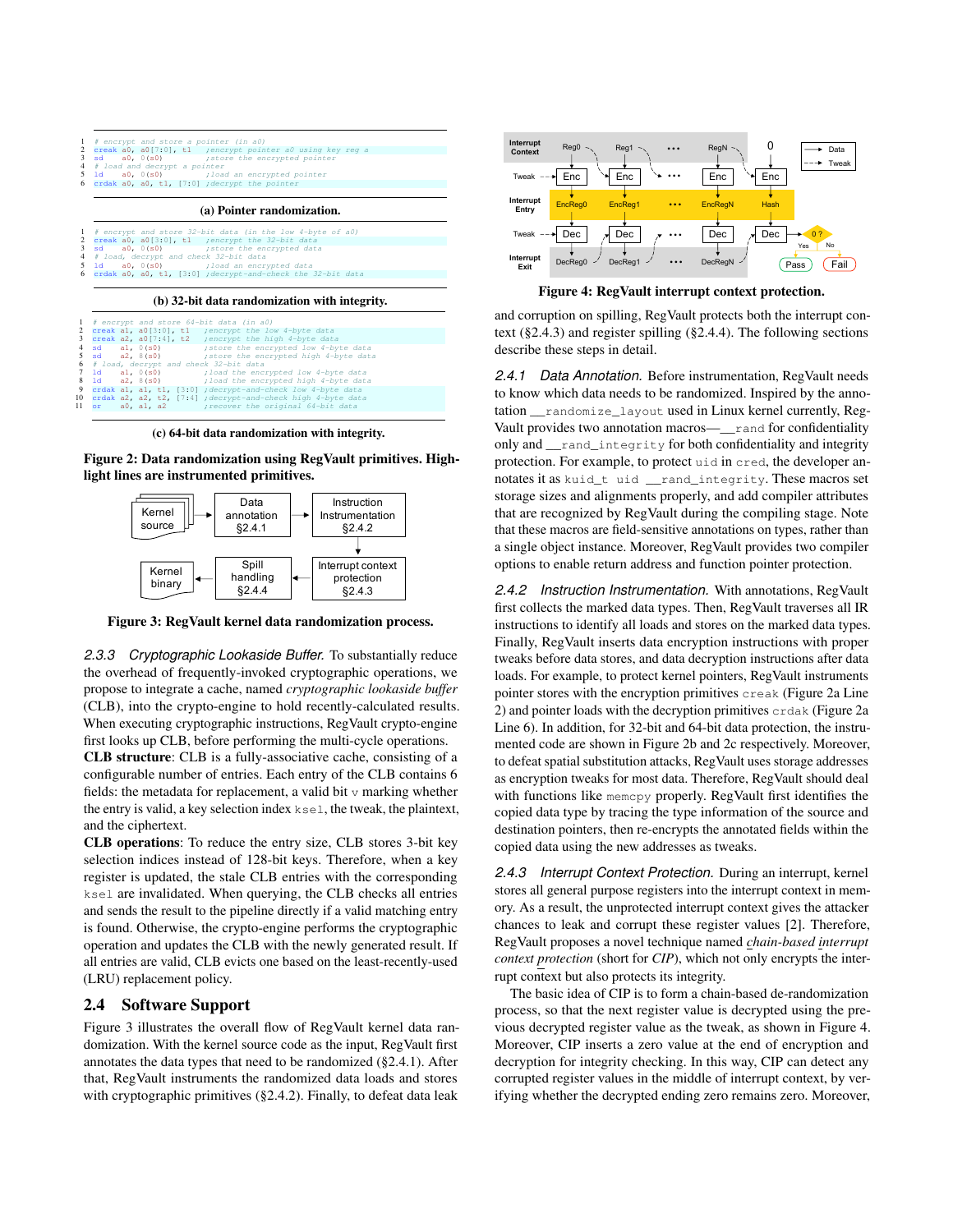Table 2: Protected kernel data in RegVault.

|                        | <b>Randomized Data</b>  | Tweak                | Instrument |  |
|------------------------|-------------------------|----------------------|------------|--|
| Control<br>Return Addr |                         | <b>Stack Pointer</b> | Type       |  |
| Data                   | <b>Function Pointer</b> | Storage Addr         | Type       |  |
|                        | Kernel Keys             | Storage Addr         | Manual     |  |
| Non-control            | Cred Struct             | Storage Addr         | Annotation |  |
| Data                   | <b>SELinux State</b>    | Storage Addr         | Annotation |  |
|                        | <b>PGD</b> Pointers     | Storage Addr         | Annotation |  |

to enhance the security of CIP, we 1) use the storing address as the tweak for the first register encryption to defeat spacial substitution attacks; 2) use a dedicated key register for CIP to defeat cross-datatype substitution attacks, and 3) maintain different interrupt keys for different threads to thwart cross-thread substitution attacks.

*2.4.4 Sensitive Register Spilling Protection.* Sensitive data might be spilled to memory in plaintext due to 1) the lack of physical registers and 2) function calls. Therefore, to achieve comprehensive protection, RegVault must handle these spillings securely.

Identifying Sensitive Registers: The annotated sensitive data must be decrypted or encrypted whenever it enters or leaves registers. Therefore, RegVault marks the following registers as sensitive: 1) the plaintext registers in RegVault cryptographic operations and 2) the registers propagated from or to other sensitive registers.

Intra-procedural Spilling Protection: RegVault increases the cost of sensitive register spilling so that they are less likely to be spilled. And if a sensitive register has to be spilled, RegVault inserts cryptographic primitives around the store and reload instructions.

Inter-procedural Spilling Protection: To protect spilling during function calls, RegVault proposes a novel *cross-call spilling protection*. For sensitive caller-saved registers, i.e., spilled by the caller, RegVault identifies their spilling and inserts cryptographic primitives to protect them. For sensitive callee-saved registers at call-sites, i.e., spilled by the callee, RegVault inserts cryptographic primitives to ensure they are encrypted when entering the callee.

## REGVAULT APPLICATION

RegVault protects kernel control data and non-control data. The protected data types are summarized in Table 2. The control data includes the return addresses and function pointers. For the noncontrol data, without loss of generality, we apply RegVault to protect encryption keys, the user credentials, security feature switches and memory management data. With the annotation support, RegVault can be used to protect more kernel data easily.

## 3.1 Control Data

*3.1.1 Return Address.* RegVault inserts creak ra, ra[7:0], sp into the prologue to encrypt the return address, and crdak ra, ra, sp, [7:0] into the epilogue to decrypt the return address. The stack pointer sp is used as the tweak to diversify the randomization. Moreover, RegVault adds a per thread key field to the thread\_info, which is initialized at thread forking, encrypted by the master key in memory and written to key register on context switches. Therefore, each thread's return addresses are encrypted with a unique key.

*3.1.2 Function Pointer.* RegVault detects the function pointer usages and inserts the encryption and decryption instructions automatically. The instrument code is similar to the one in Figure 2a. RegVault uses a dedicated key to randomize kernel function pointers only. Moreover, the storage addresses are used as the tweaks to diversify the randomization. To identify function pointers, RegVault adopts an over-approximate approach by identifying the function pointer type and regarding all  $\text{void}$   $\star$  pointers as function pointers.

#### 3.2 Non-control Data

*3.2.1 Kernel Keys.* Linux kernel provides kernel keyrings to store cryptographic keys. Unfortunately, these keys are stored as the plain text and are vulnerable to memory disclosures. We use RegVault cryptographic primitives to protect their confidentiality. RegVault ensures that cryptographic keys are always encrypted in memory. To achieve this, during key setup phases, RegVault encrypts these keys before storing them. After that, in encryption and decryption functions, RegVault inserts decryption instructions immediately after loading the keys. As a proof of concept, we apply RegVault to the AES engine in Linux kernel crypto subsystem and RegVault successfully prevents AES key disclosure attacks, as detailed in §4.3.1.

*3.2.2 User Credentials.* The attacker often corrupts the uid/gid fields of cred struct to escalate their privileges [21]. To defeat these attacks, RegVault randomizes uid/gid with integrity protection, as discussed in §2.4.2.

*3.2.3 Security Feature Switches.* Linux security features usually use kernel variables to control their behaviors. For example, the selinux\_enforcing and ss\_initialized control the on/off of SELinux. Unfortunately, researchers have demonstrated attacks that overwrite these variables to disable SELinux [22]. In recent Linux kernel, these variables are gathered in a global struct named selinux\_state. However, the code logic remains the same, leaving the same weak spot. To make SELinux more robust against vulnerabilities, RegVault randomizes all fields inside selinux\_state (except the lock fields) with integrity protection.

*3.2.4 PGD Pointers.* Page tables are critical kernel data that manage memory access permissions. Unfortunately, they are globally writable in the kernel space, allowing the attacker to disable memory protection [15]. Therefore, RegVault proposes to randomize every PGD pointer to hide page table locations. RegVault instruments all loads and stores of PGD pointers, by annotating the pgd\_t type. To defeat substitution, RegVault uses the storage addresses of PGD pointers as the tweaks to diversify the randomization. Moreover, to prevent the attacker from locating page tables allocated statically, RegVault re-allocates these page tables and page table entries, and updates all their references.

# 4 IMPLEMENTATION AND EVALUATION

In this section, we present the implementation of RegVault along with its security analysis and performance evaluation.

## 4.1 Implementation

We implement the QARMA-based crypto-engine and the decoding unit for cryptographic instructions with about 820 lines of code changes in Chisel for Rocket core. For the software support, we apply RegVault to Linux kernel v5.8.18 with 750 lines of code changes. RegVault also extends Clang/LLVM 11 with about 4000 lines of code changes.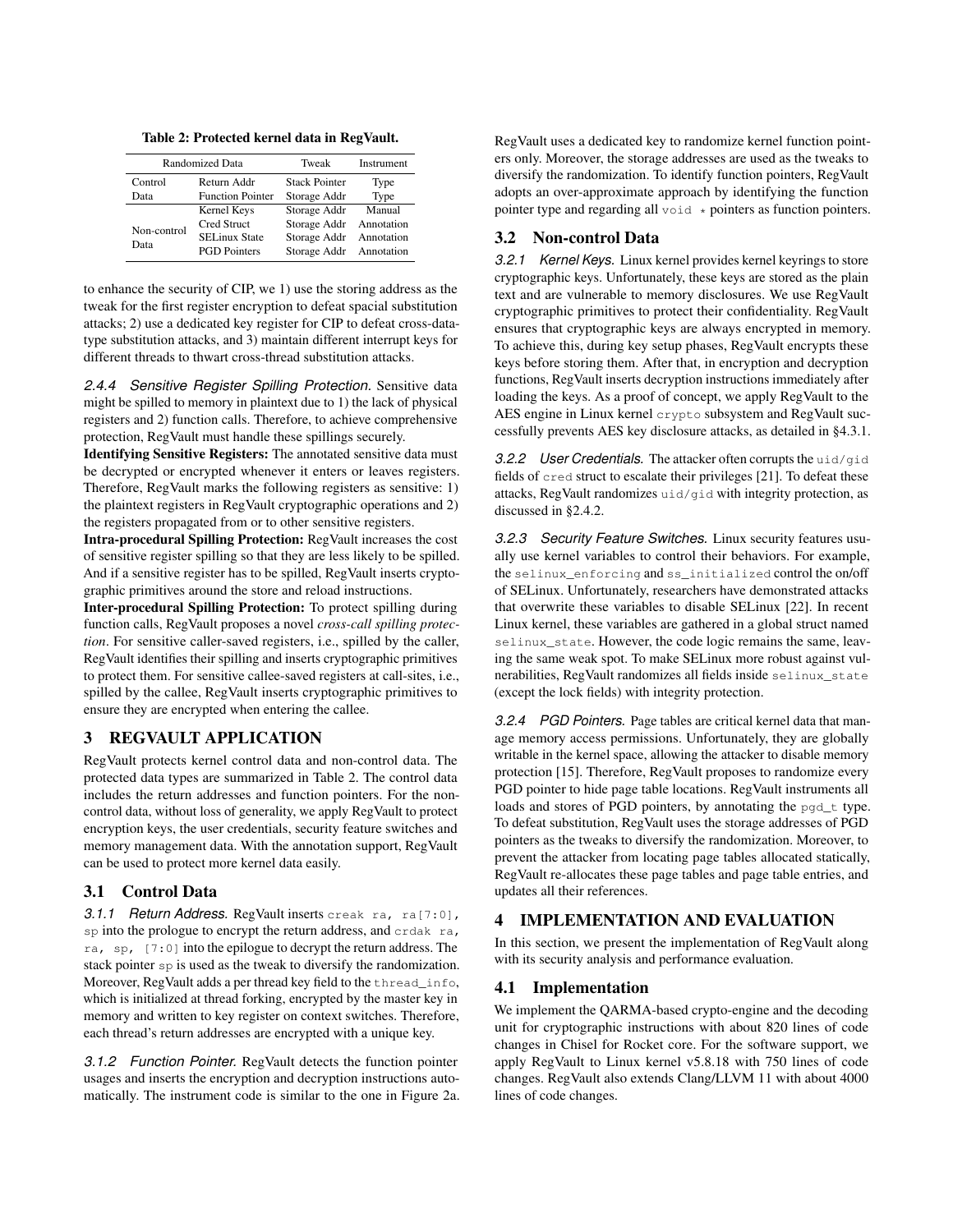

**for full protection is 2.6%.**

**for full protection is 2.5%.**





Figure 5: Micro-benchmark and macro-benchmark performance.

Table 3: RegVault relative hardware resource cost over the entire SoC, compared with FPU.

|     |      | RegVault      |            |            |  |
|-----|------|---------------|------------|------------|--|
| CLB |      | Crypto-Engine | <b>CLB</b> | <b>FPU</b> |  |
| Num |      | %             | $\%$       | $\%$       |  |
| 0   | #LUT | 4.88          | N/A        | 25.28      |  |
|     | #FF  | 4.79          | N/A        | 12.40      |  |
| 8   | #LUT | 4.42          | 4.30       | 24.39      |  |
|     | #FF  | 4.55          | 4.84       | 11.78      |  |

Table 4: Penetration test results. RegVault stops all attacks.

| <b>Attacks</b>                            | Defenses |          |  |  |
|-------------------------------------------|----------|----------|--|--|
|                                           | Original | RegVault |  |  |
| <b>O</b> Return-Oriented Programming      | x        |          |  |  |
| <b>@Jump-Oriented Programming</b>         | х        |          |  |  |
| <b>S</b> Sensitive Data Corruption        | х        |          |  |  |
| <b>OSensitive Data Leak</b>               | х        |          |  |  |
| <b>S</b> Privilege Escalation             | х        |          |  |  |
| <b>OSELinux Bypass[22]</b>                | х        |          |  |  |
| <b>OInterrupt Context Corruption</b>      | х        |          |  |  |
| <b>@Spatial Code Pointer Substitution</b> | x        |          |  |  |

# 4.2 Hardware Evaluation

We implement the RegVault prototype with 8 CLB entries on a Xilinx Virtex-7 VC707 board with 1GB DDR3 memory running on 100 MHz. Our implementation of the crypto-engine completes the QARMA cipher in 3 cycles and does not fall into any timing critical path. We evaluate the relative FPGA hardware resources utilized by RegVault with different numbers of CLB entries, such as the look-up tables (LUTs) and the flip-flops (FFs). The results are shown in Table 3. Both RegVault crypto-engine and CLB have low hardware resource cost (<5% over the SoC). Compared to the floating-point unit (FPU), RegVault consumes a relative low portion of hardware resources.

# 4.3 Security Analysis

To evaluate the security of RegVault thoroughly, we first perform penetration tests on RegVault using real-world attacks, and then discuss a RegVault specific attack.

*4.3.1 Penetration tests.* We port the RIPE attack suite [23] to the RISC-V Linux kernel, and simulate ❶ROP, ❷JOP, ❸sensitive data corruption attacks, and ❹sensitive data disclosure attacks. Besides, we also develop real-world attacks against RegVault, including

❺privilege escalation by corrupting cred.uid, ❻SELinux bypass by corrupting selinux\_state.initialized [22], ❼interrupt context corruption by tampering a register saved in interrupt context, and ❽spatial code pointer substitution by replacing an encrypted function pointer by another in a different address.

As shown in Table 4, RegVault can defeat all of the above attacks. More specifically, the 64-bit randomization makes unauthorized writes unpredictable (defeating  $\mathbf{0}, \mathbf{\Theta}, \mathbf{\Theta}$ ) and prevents data leak (defeating ❹). The integrity protection blocks general data corruption (defeating  $\Theta$ , $\Theta$ ). And the address-based randomization thwarts spatial substitution attacks (defeating ❽). Moreover, interrupt context corruption is detected by our chain-based interrupt context protection (defeating ❼). Therefore, RegVault is capable of stopping state-ofthe-art attacks on protected sensitive data.

*4.3.2 Time-of-derandomize-to-time-of-use attack.* In RegVault, the data de-randomization and the use are not in an atomic instruction, giving the attacker chances to exploit the gap and corrupt or leak sensitive data. To address this problem, we propose to randomize the interrupt context with integrity protection, as detailed in §2.4.3. As a result, the confidentiality and the integrity of interrupt context are protected by RegVault, defeating any attempts to leak or corrupt sensitive data.

# 4.4 Performance Evaluation

*4.4.1 CLB Performance.* We collect the run-time information when running UnixBench, and calculate hit ratios under different numbers of CLB entries. The result shows that a CLB with only 8 entries can achieve 51.7% hit ratio, indicating most decryption instructions can find the corresponding plaintext result from the CLB directly. The results from the UnixBench show that the CLB decreases the full protection overhead by 1.9%, from 4.5% to 2.6%. *4.4.2 Micro-benchmark Performance.* We select UnixBench and LMbench for micro-evaluation. As shown in Table 2, we test the performance overhead with four protection configurations: protecting return addresses only (RA), protecting function pointers only (FP), protecting four types of non-control data (NON-CONTROL), and full protection including all of the above data (FULL). The full protection also includes the interrupt context and register spilling protection. As shown in Figure 5a and 5b, enabling all protection, RegVault achieves a 2.6% overhead for UnixBench, and a 2.5% overhead for LMbench. As these micro-benchmarks are syscall-oriented, their results provide upper bounds of performance overhead for userspace programs.